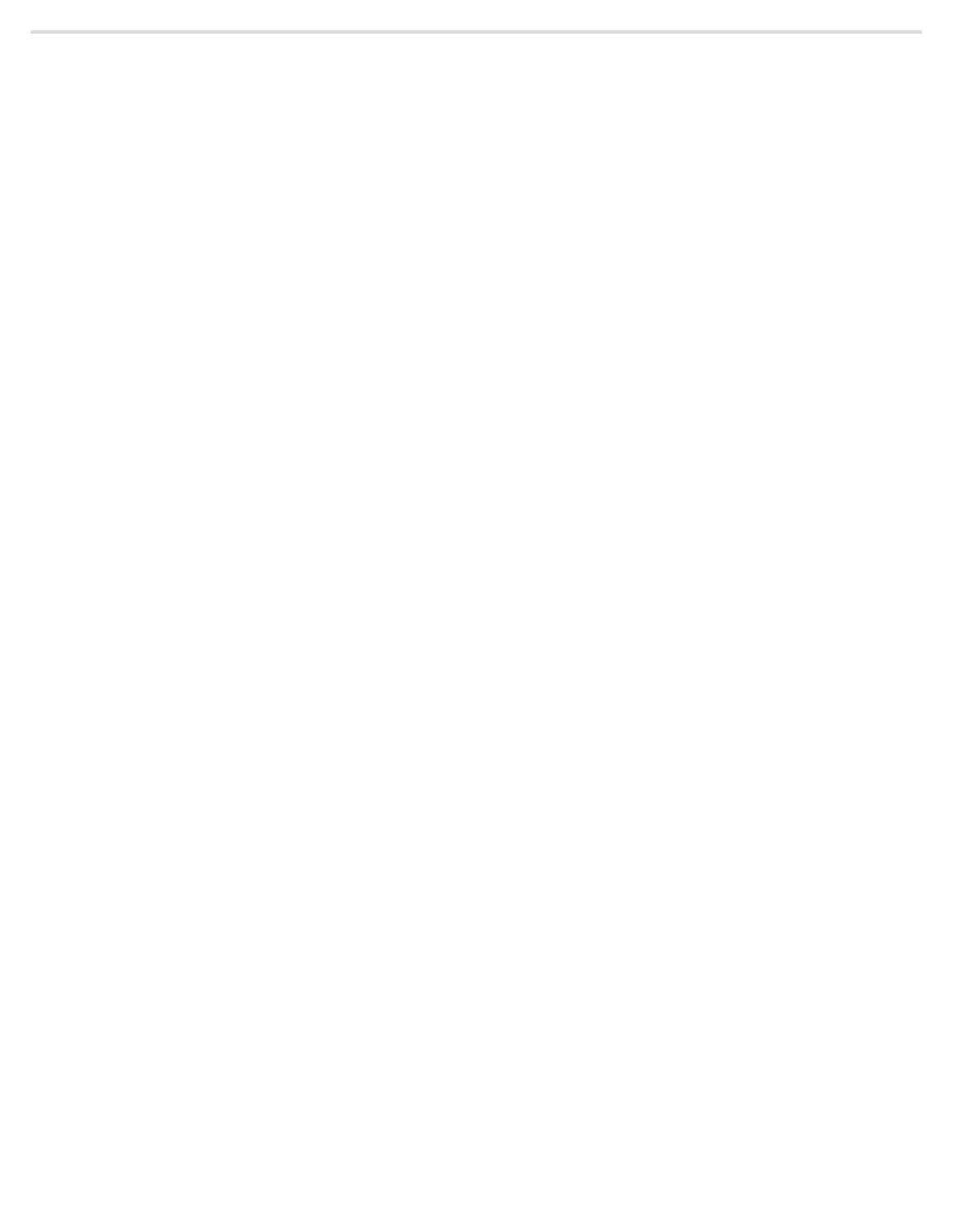#### POWER OF ATTORNEY FOR EXECUTING FORM ID, FORMS 3, FORMS 4 AND FORMS 5, FORM 144 AND SCHEDULE 13D AND SCHEDULE 13G

The undersigned hereby constitutes and appoints Gregory A. Beard, Charlie Talcott and Brian Maguire, or any of them acting without the other, with full power of substitution, as the undersigned's true and lawful attorney-in-fact to:

- (1) Execute for and on behalf of the undersigned, in the undersigned's capacity as an officer and/or director of Beard Energy Transition Acquisition Corp., a Form ID (including amendments thereto), or any other forms prescribed by the Securities and Exchange Commission (the "SEC"), that may be necessary to obtain codes and passwords enabling the undersigned to make electronic filings with the SEC of the forms referenced in clause (2) below;
- (2) Execute for and on behalf of the undersigned, in the undersigned's capacity as an officer and/or director of Beard Energy Transition Acquisition Corp., any (a) Form 3, Form 4 and Form 5 (including amendments thereto) in accordance with Section 16(a) of the Securities Exchange Act of 1934, as amended (the "Exchange Act"), and the rules thereunder, (b) Form 144 (including amendments thereto), in accordance with Rule 144 of the Securities Act of 1933, as amended (the "Securities Act"), and the rules thereunder, and (c) Schedule 13D and Schedule 13G (including amendments thereto) in accordance with Sections  $13(d)$  and  $13(q)$  of the Exchange Act, but only to the extent each form or schedule relates to the undersigned's beneficial ownership of securities of Beard Energy Transition Acquisition Corp. or any of its subsidiaries;
- (3) Do and perform any and all acts for and on behalf of the undersigned that may be necessary or desirable to complete and execute any Form ID, Form 3, Form 4, Form 5, Form 144, Schedule 13D or Schedule 13G (including amendments thereto) and timely file the forms or schedules with the SEC and any stock exchange or quotation system, self-regulatory association or any other authority, and provide a copy as required by law or advisable to such persons as the attorney-in-fact deems appropriate; and
- (4) Take any other action in connection with the foregoing that, in the opinion of the attorney-in-fact, may be of benefit to, in the best interest of or legally required of the undersigned, it being understood that the documents executed by the attorney-in-fact on behalf of the undersigned pursuant to this Power of Attorney shall be in the form and shall contain the terms and conditions as the attorney-in-fact may approve in the attorney-in-fact's discretion.

The undersigned hereby grants to the attorney-in-fact full power and authority to do and perform all and every act requisite, necessary or proper to be done in the exercise of any of the rights and powers granted herein, as fully to all intents and purposes as the undersigned might or could do if personally present, with full power of substitution or revocation, hereby ratifying and confirming all that the attorney-in-fact shall lawfully do or cause to be done by virtue of this Power of Attorney and the rights and powers granted herein. The undersigned acknowledges that the attorney-in-fact, in serving in such capacity at the request of the undersigned, is not assuming (nor is Beard Energy Transition Acquisition Corp. assuming) any of the undersigned's responsibilities to comply with Section 16 of the Exchange Act or Rule 144 of the Securities Act.

The undersigned agrees that the attorney-in-fact may rely entirely on information furnished orally or in writing by or at the direction of the undersigned to the attorney-in-fact. The undersigned also agrees to indemnify and hold harmless Beard Energy Transition Acquisition Corp. and the attorney-infact against any losses, claims, damages or liabilities (or actions in these respects) that arise out of or are based upon any untrue statements or omissions of necessary facts in the information provided by or at the direction of the undersigned, or upon the lack of timeliness in the delivery of information by or at the direction of the undersigned, to the attorney-in fact for purposes of executing, acknowledging, delivering or filing a Form ID, Form 3, Form 4, Form 5, Form 144, Schedule 13D or Schedule 13G (including amendments thereto) with respect to the undersigned's holdings of and transactions in securities issued by Beard Energy Transition Acquisition Corp. and agrees to reimburse Beard Energy Transition Acquisition Corp. and the attorney-in-fact on demand for any legal or other expenses reasonably incurred in connection with investigating or defending against any such loss, claim, damage, liability or action.

This Power of Attorney shall remain in full force and effect until the undersigned is no longer required to file Form ID, Form 3, Form 4, Form 5, Form 144, Schedule 13D and Schedule 13G (including amendments thereto) with respect to the undersigned's holdings of and transactions in securities issued by Beard Energy Transition Acquisition Corp., unless earlier revoked by the undersigned in a signed writing delivered to the attorney-in-fact. This Power of Attorney does not revoke any other power of attorney that the undersigned has previously